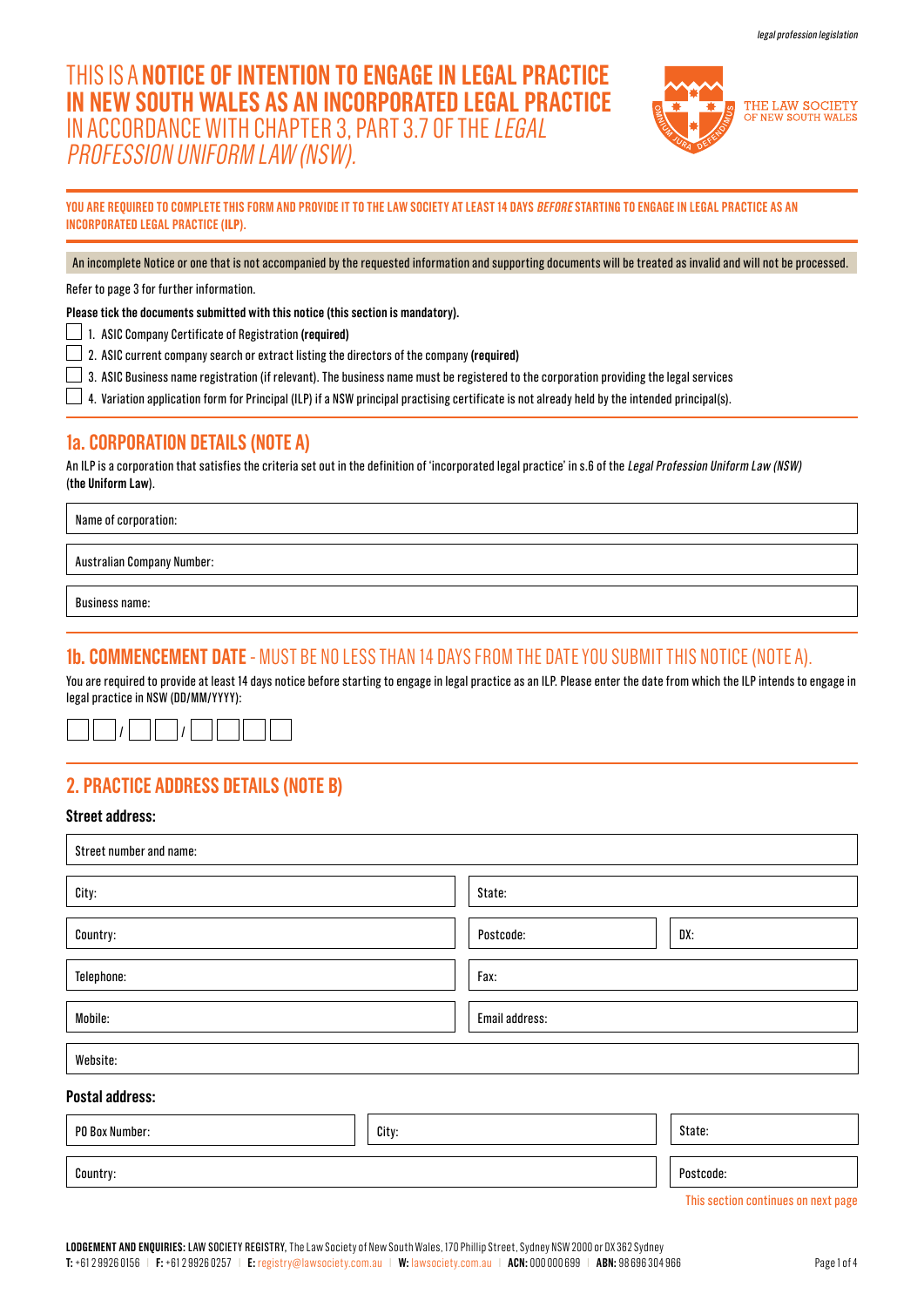# **2. PRACTICE ADDRESS DETAILS (NOTE B) CONTINUED**

### **Other address details/branch details/interstate offices**

| Street number and name: |                  |  |
|-------------------------|------------------|--|
| City:                   | State:           |  |
| Country:                | DX:<br>Postcode: |  |
| Telephone:              | Fax:             |  |
| Mobile:                 | Email address:   |  |
| Website:                |                  |  |

Attach additional page if necessary.

 $\overline{1}$ 

# **3. IS THE CORPORATION TAKING OVER AN EXISTING LAW PRACTICE? (NOTE C)**

Is this corporation taking over or acquiring the legal services of an existing law practice or entity? (this includes an existing law practice that is incorporating)

| $\bigcirc$ Yes (please provide details below) |
|-----------------------------------------------|
|                                               |
| No                                            |

## **4. ILP PRINCIPAL (NOTE D)**

Provide the full names of all Australian legal practitioners who will be principals of the incorporated legal practice.

| Full name:                                    |
|-----------------------------------------------|
|                                               |
| Full name:                                    |
|                                               |
| Full name:                                    |
|                                               |
| Full name:                                    |
|                                               |
| Full name:                                    |
| <b>S</b> Attach additional page if necessary. |

### **5. EMPLOYED SOLICITORS**

Provide the full names of all Australian legal practitioners employed by, or who are officers of, the incorporated legal practice (if any).

| Full name: |  |
|------------|--|
|            |  |
| Full name: |  |
| Full name: |  |
|            |  |
| Full name: |  |
| Full name: |  |

Attach additional page if necessary.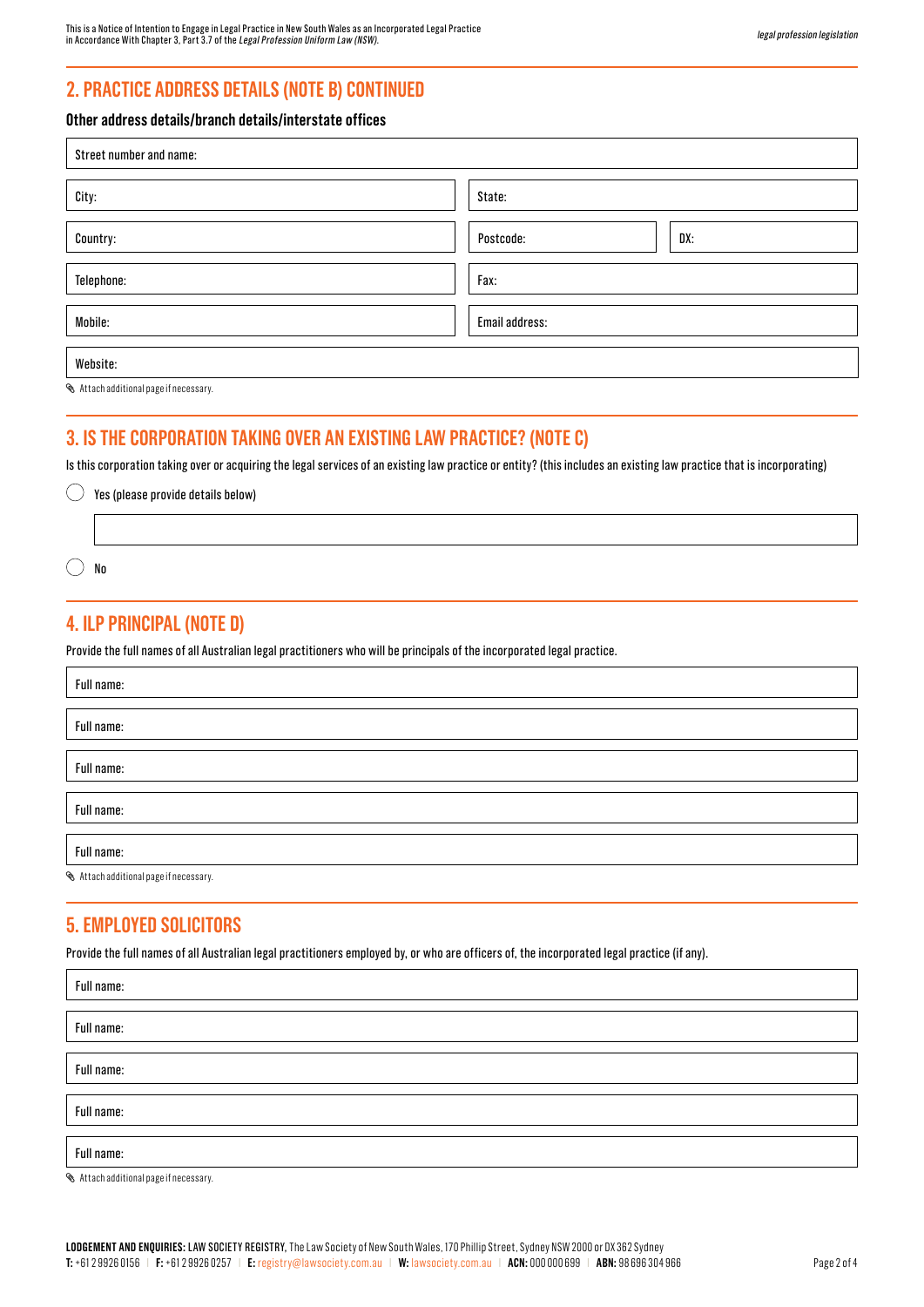# **6. OTHER DIRECTORS (NOTE E)**

Provide the full names of other directors who are not principals of the ILP (if any).

Full name:

Full name:

Attach additional page if necessary.

# **7. AUTHORITY AND CERTIFICATION**

This form must be signed by a principal of the law practice or by a person authorised by the principal to do so. Please complete both sections.

#### **Section 1**

|  |  | $\bigcup$ I am a principal of the law practice and I certify that the information in this form is true and correct; <code>OR</code> |
|--|--|-------------------------------------------------------------------------------------------------------------------------------------|
|  |  |                                                                                                                                     |

|  | I am a person authorised by the principal of the law practice |  |  |
|--|---------------------------------------------------------------|--|--|
|  |                                                               |  |  |

### **Section 2**

Signed:

I certify that I have provided the requested information and supporting documents as indicated by me on page one of this notice; AND

that the information in this form is true and correct.

| Dated (DD/MM/YYYY): |
|---------------------|
|                     |

### **GENERAL NOTES**

#### **Requirements**

- In respect of a company, please attach a copy of the Certificate of Registration issued by ASIC. In respect of a body corporate, please attach evidence of incorporation.
- In respect of a company, please attach a copy of the current ASIC record of office holders of the company (this print-out may be obtained from ASIC or a legal search company). In respect of any other body corporate, please attach evidence as to the office holders.
- If using a business name, please attach evidence of the registration issued by ASIC. The business name must be registered to the corporation providing the legal services.
- Payment of professional indemnity insurance is required (s.212 Legal Profession Uniform Law (NSW). Insurance can only be arranged with

# **EXPLANATORY NOTES**

### **Note A: Corporation details**

An entity must give The Law Society notice, in this form, at least 14 days before starting to engage in legal practice (s.104(1) of the Legal Profession Uniform Law (NSW) and Rule 28 Legal Profession Uniform General Rules 2015).

### **Note B: Practice address details**

Please provide the details of the principal office in New South Wales and any branch offices (including interstate offices) here.

### **Note C: Is the corporation taking over an existing law practice**

If an existing law practice is 'incorporating' for the purposes of Part 3.7 of the Legal Profession Uniform Law (NSW), please answer 'Yes' to this question and provide further details.

Lawcover after the ILP Notice has been processed by the Registry and details of the registration have been sent to Lawcover by the Registry. Please contact Lawcover on 1800 650 748 concerning the amount payable or any enquiries regarding professional indemnity insurance. If the professional indemnity insurance policy has been issued in an Australian state or territory other than NSW, please complete the Insurance Exemption application form and provide a full copy of the policy and certificate of insurance showing that the policy will cover the NSW office. The exemption form can be found at<lawsociety.com.au/forms>.

• Interstate ILP Principals – please attach a copy of your current practising certificate issued by your home jurisdiction and complete the Interstate registration form available at [lawsociety.com.au/forms.](lawsociety.com.au/forms)

### **Note D: ILP principals**

A principal of an incorporated legal practice must hold a principal practising certificate **and** be a validly appointed director of the company. If a practitioner does not currently hold a principal practising certificate, then an application must be made by completing a 'Variation of a Practising Certificate to Practise as a Principal'. This form is available under "forms" on the Law Society's website at<lawsociety.com.au/forms>.

### **Note E: Other directors**

Provision of the copy of the ASIC record of officeholders referred to in General Notes above will satisfy this requirement.